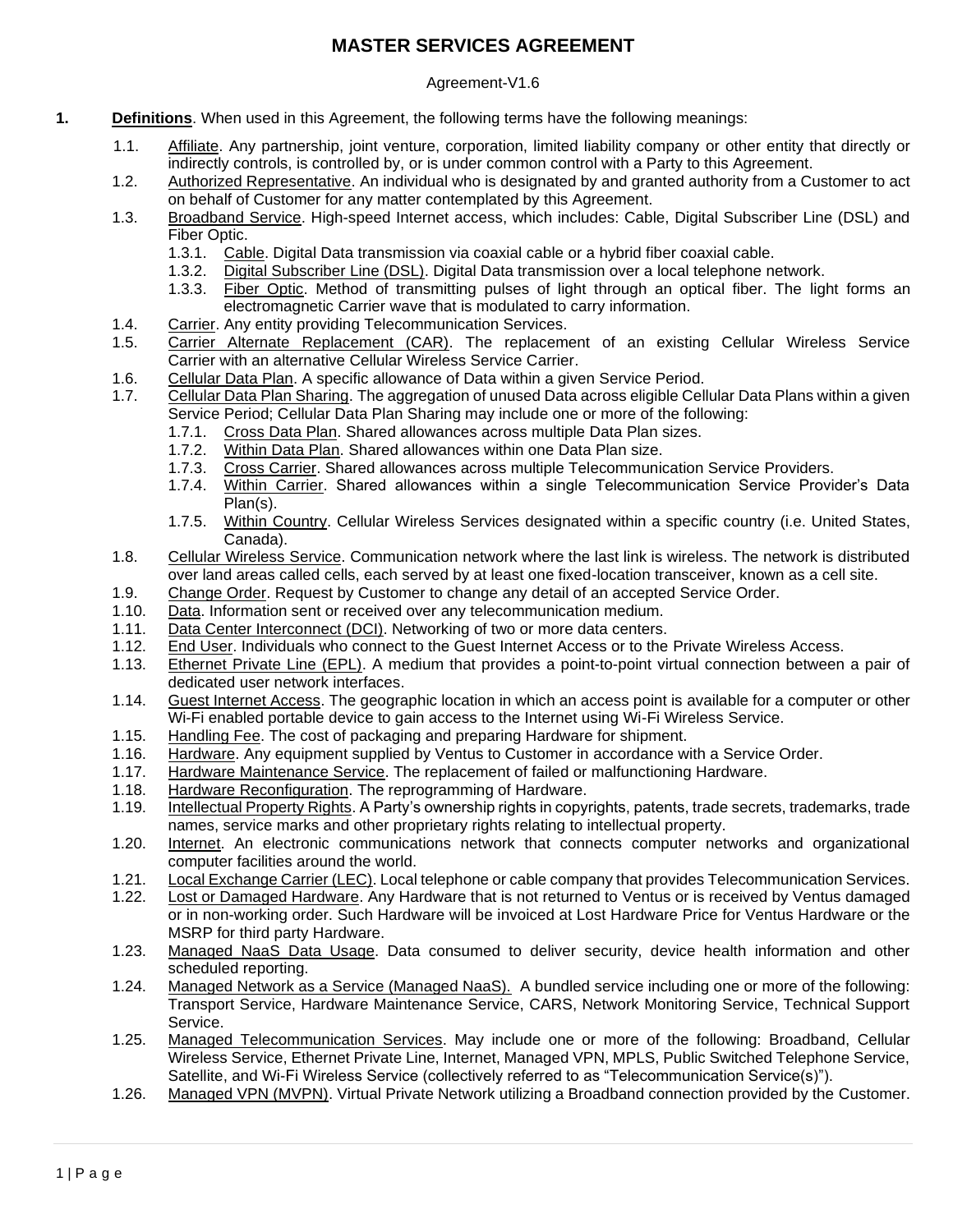## **MASTER SERVICES AGREEMENT**

- 1.27. Manufacturer's Suggested Retail Price (MSRP). The current prevailing cost of third-party Hardware.<br>1.28. Master Services Agreement (Agreement). Agreement reached between the Parties, in which the
- Master Services Agreement (Agreement). Agreement reached between the Parties, in which the Parties agree to a general set of terms and conditions which apply to future agreements.
- 1.29. Module. A device that allows for machine to machine (M2M) connectivity across a variety of communication networks.
- 1.30. Monthly Recurring Charge (MRC). The fixed recurring charge(s), excluding taxes and Service Fees, invoiced by Ventus to Customer on a monthly basis.
- 1.31. Multiprotocol Label Switching (MPLS). The family of standards in which Internet protocol networks can make forwarding decisions based on a pre-allocated label to set up a Label Switched Path.
- 1.32. Network Engineering Services. Professional Services, including one or more of the following: designing, planning, implementing and supporting network solutions between multiple computing platforms, routine protocols, and Hardware selections and configurations.
- 1.33. Network Monitoring Service. The use of a system that constantly monitors the health of network components.
- 1.34. Non-recurring Charges (NRC). One-time invoiced charge(s) including but not limited to order processing, Hardware purchase(s), Network Engineering Services, Telecommunication and Hardware installation Service(s).
- 1.35. Over The Air Changes (OTA). The reprogramming of Hardware via remote access.<br>1.36. Overages. The excess amount of Data sent or received over the cellular network to
- Overages. The excess amount of Data sent or received over the cellular network that exceeds the monthly Cellular Data Plan allowance.
- 1.37. Payment Card Industry Data Security Standard (PCI DSS). Proprietary information security standard for organizations that handle credit, debit and cash card transactions.
- 1.38. Private Wireless Access. The provision of Wi-Fi Wireless Services to a business and its employees.<br>1.39. Prorate. A partial month's charge for the start of new service, or a change made to a recurring service
- 1.39. Prorate. A partial month's charge for the start of new service, or a change made to a recurring service during a Service Period.
- 1.40. Public Switched Telephone Network (PSTN). Also referred to as POTS (Plain Old Telephone System).
- 1.41. Quote. A formal written statement to supply Hardware and/or Services requested by Customer at a specific price. Quote(s) accepted by Customer and Ventus become part of this Agreement.
- 1.42. Return Merchandise Authorization (RMA). Part of the process of returning Hardware to Ventus.
- 1.43. Satellite. Wireless communication using electromagnetic waves to carry signals to transport Data.
- 1.44. Service Fee. Monthly fee charged as a percentage of MRC to recover the cost of the following: asset location reporting, IP addressing and management, network address translation, terminating equipment, data center fees.
- 1.45. Service Order. Request by a Customer for new Services, Hardware or changes to existing Services or Hardware.
- 1.46. Service Period. The start and end date of the billing cycle.
- 1.47. Service Type. Description of any service offering.
- 1.48. Services. Services shall include Managed Network as a Service (Managed NaaS) and/or Managed Telecommunication Services.
- 1.49. Set-up Fee. Charge for the configuration and/or activation of any service or Hardware.
- 1.50. SIM. A card also known as a subscriber identity Module, that provides a means to authenticate onto a wireless Carrier's network.
- 1.51. Site Surveys.
	- 1.51.1. Desk Top Site Survey. A remote process whereby Ventus TSC gathers radio signal strength from Carrier on-line resources, third party sources and internal database reports to estimate multiple Carriers' coverage capabilities.
	- 1.51.2. Physical Site Survey. A technician is dispatched to a location with radio equipment to obtain real-time signal characteristics at a pre-determined location.
	- 1.51.3. Physical Plant Site Survey. A technician is dispatched to a location to examine physical fixed line facilities for determination of service availability.
- 1.52. Statement of Work (SOW). Exhibit to the Agreement which identifies and defines a specific project and includes the specific Services and/or Hardware to be offered, pricing schedule, and related items.
- 1.53. Technical Support Service. Service that provides Customer with technical assistance on Customer's Service(s) and Ventus provided Hardware.
- 1.54. Term. Any Initial Term or Renewal Term.
- 1.55. Termination Fee. Fee associated with the disconnection or cancellation of a Service Order prior to Term expiration.
- 1.56. Trial Period Service Order (Trial Period). A set period of time that Ventus will make available Hardware and Telecommunication Service(s) to Customer for the purpose of testing Customer's application at no charge.